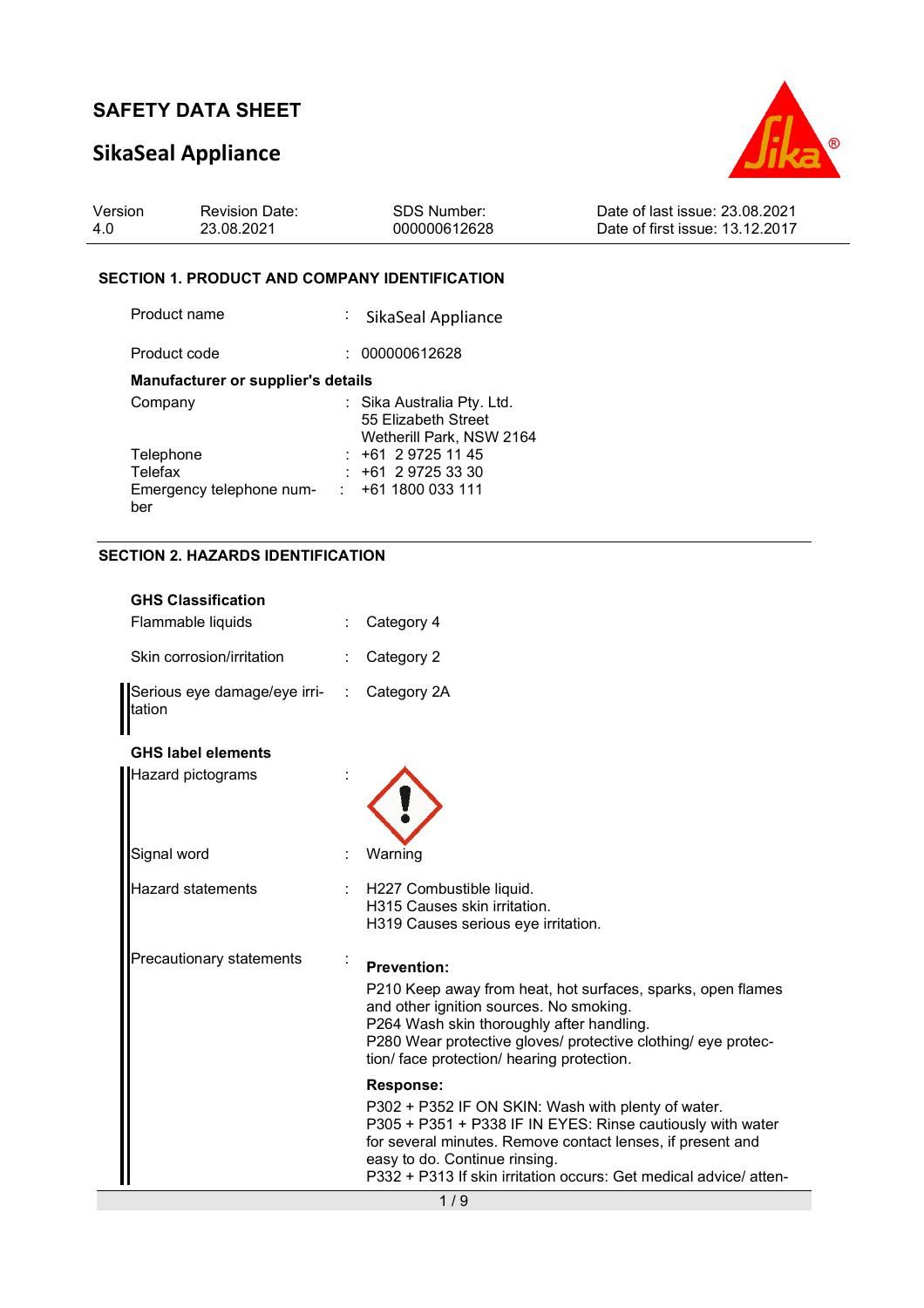# **SikaSeal Appliance**



| Version<br>4.0 | <b>Revision Date:</b><br>23.08.2021 | <b>SDS Number:</b><br>000000612628                                   | Date of last issue: 23.08.2021<br>Date of first issue: 13.12.2017                                                                                                                              |
|----------------|-------------------------------------|----------------------------------------------------------------------|------------------------------------------------------------------------------------------------------------------------------------------------------------------------------------------------|
|                |                                     | tion.<br>tention.<br>reuse.<br>alcohol-resistant foam to extinguish. | P337 + P313 If eye irritation persists: Get medical advice/ at-<br>P362 + P364 Take off contaminated clothing and wash it before<br>P370 + P378 In case of fire: Use dry sand, dry chemical or |
|                |                                     | Storage:<br>P403 Store in a well-ventilated place.                   |                                                                                                                                                                                                |
|                |                                     | Disposal:<br>disposal plant.                                         | P501 Dispose of contents/ container to an approved waste                                                                                                                                       |
|                |                                     | Other hazards which do not result in classification                  |                                                                                                                                                                                                |

None known.

## **SECTION 3. COMPOSITION/INFORMATION ON INGREDIENTS**

Substance / Mixture : Mixture :

#### **Components**

| l Chemical name               | CAS-No.   | Concentration (% w/w) |
|-------------------------------|-----------|-----------------------|
| White mineral oil (petroleum) | 8042-47-5 | $>= 10 - 30$          |
| methylsilanetriyl triacetate  | 4253-34-3 | $>= 1 - 3$            |

## **SECTION 4. FIRST AID MEASURES**

| General advice                                         | : Move out of dangerous area.<br>Consult a physician.<br>Show this safety data sheet to the doctor in attendance.                                                                                            |
|--------------------------------------------------------|--------------------------------------------------------------------------------------------------------------------------------------------------------------------------------------------------------------|
| If inhaled                                             | Move to fresh air<br>Consult a physician after significant exposure.                                                                                                                                         |
| In case of skin contact                                | : Take off contaminated clothing and shoes immediately.<br>Wash off with soap and plenty of water.<br>If symptoms persist, call a physician.                                                                 |
| In case of eye contact                                 | : Immediately flush eye(s) with plenty of water.<br>Remove contact lenses.<br>Keep eye wide open while rinsing.<br>If eye irritation persists, consult a specialist.                                         |
| If swallowed                                           | $\therefore$ Clean mouth with water and drink afterwards plenty of water.<br>Do not give milk or alcoholic beverages.<br>Never give anything by mouth to an unconscious person.<br>Obtain medical attention. |
| Most important symptoms<br>and effects, both acute and | $:$ irritant effects<br>Excessive lachrymation                                                                                                                                                               |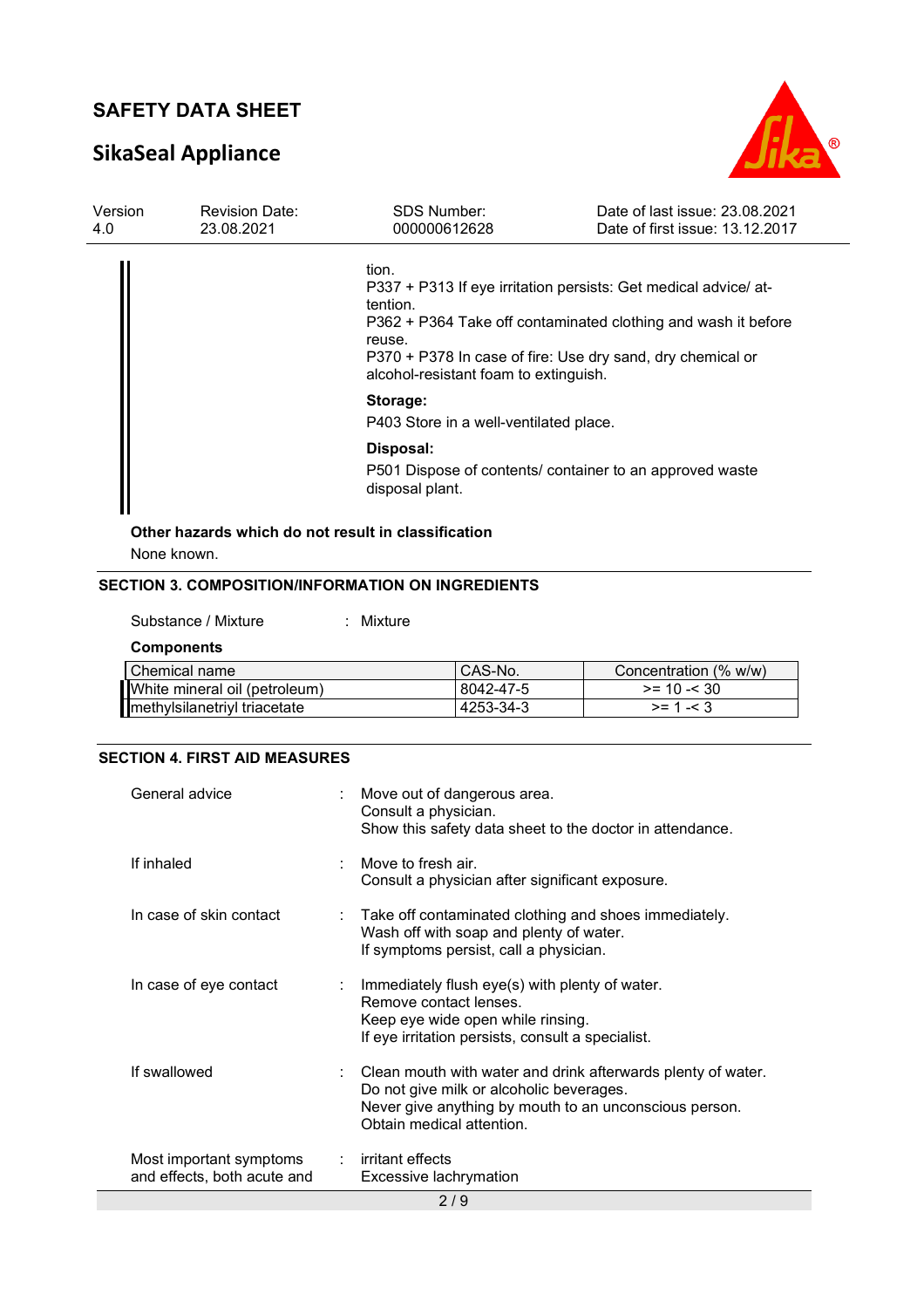# **SikaSeal Appliance**



| Version<br>4.0 | <b>Revision Date:</b><br>23.08.2021                |  | <b>SDS Number:</b><br>000000612628                                                                                                                         | Date of last issue: 23.08.2021<br>Date of first issue: 13.12.2017 |
|----------------|----------------------------------------------------|--|------------------------------------------------------------------------------------------------------------------------------------------------------------|-------------------------------------------------------------------|
| delayed        |                                                    |  | Dermatitis<br>See Section 11 for more detailed information on health effects<br>and symptoms.<br>Causes skin irritation.<br>Causes serious eye irritation. |                                                                   |
|                | Notes to physician                                 |  | Treat symptomatically.                                                                                                                                     |                                                                   |
|                | <b>SECTION 5. FIREFIGHTING MEASURES</b>            |  |                                                                                                                                                            |                                                                   |
|                |                                                    |  | Suitable extinguishing media : Carbon dioxide (CO2)                                                                                                        |                                                                   |
|                | Unsuitable extinguishing<br>media                  |  | Water                                                                                                                                                      |                                                                   |
|                | ucts                                               |  | Hazardous combustion prod- : No hazardous combustion products are known                                                                                    |                                                                   |
|                | ods                                                |  | Specific extinguishing meth- : Standard procedure for chemical fires.                                                                                      |                                                                   |
|                | Special protective equipment :<br>for firefighters |  | In the event of fire, wear self-contained breathing apparatus.                                                                                             |                                                                   |

### **SECTION 6. ACCIDENTAL RELEASE MEASURES**

| Personal precautions, protec-:<br>tive equipment and emer-<br>gency procedures |    | Use personal protective equipment.<br>Deny access to unprotected persons.                                                                                      |
|--------------------------------------------------------------------------------|----|----------------------------------------------------------------------------------------------------------------------------------------------------------------|
| Environmental precautions                                                      |    | : No special environmental precautions required.                                                                                                               |
| Methods and materials for<br>containment and cleaning up                       | ÷. | Soak up with inert absorbent material (e.g. sand, silica gel,<br>acid binder, universal binder, sawdust).<br>Keep in suitable, closed containers for disposal. |

### **SECTION 7. HANDLING AND STORAGE**

| fire and explosion      | Advice on protection against : Normal measures for preventive fire protection.                                                                                                                                                                                                                                                 |
|-------------------------|--------------------------------------------------------------------------------------------------------------------------------------------------------------------------------------------------------------------------------------------------------------------------------------------------------------------------------|
| Advice on safe handling | Avoid exceeding the given occupational exposure limits (see<br>section 8).<br>Do not get in eyes, on skin, or on clothing.<br>For personal protection see section 8.<br>Smoking, eating and drinking should be prohibited in the ap-<br>plication area.<br>Follow standard hygiene measures when handling chemical<br>products |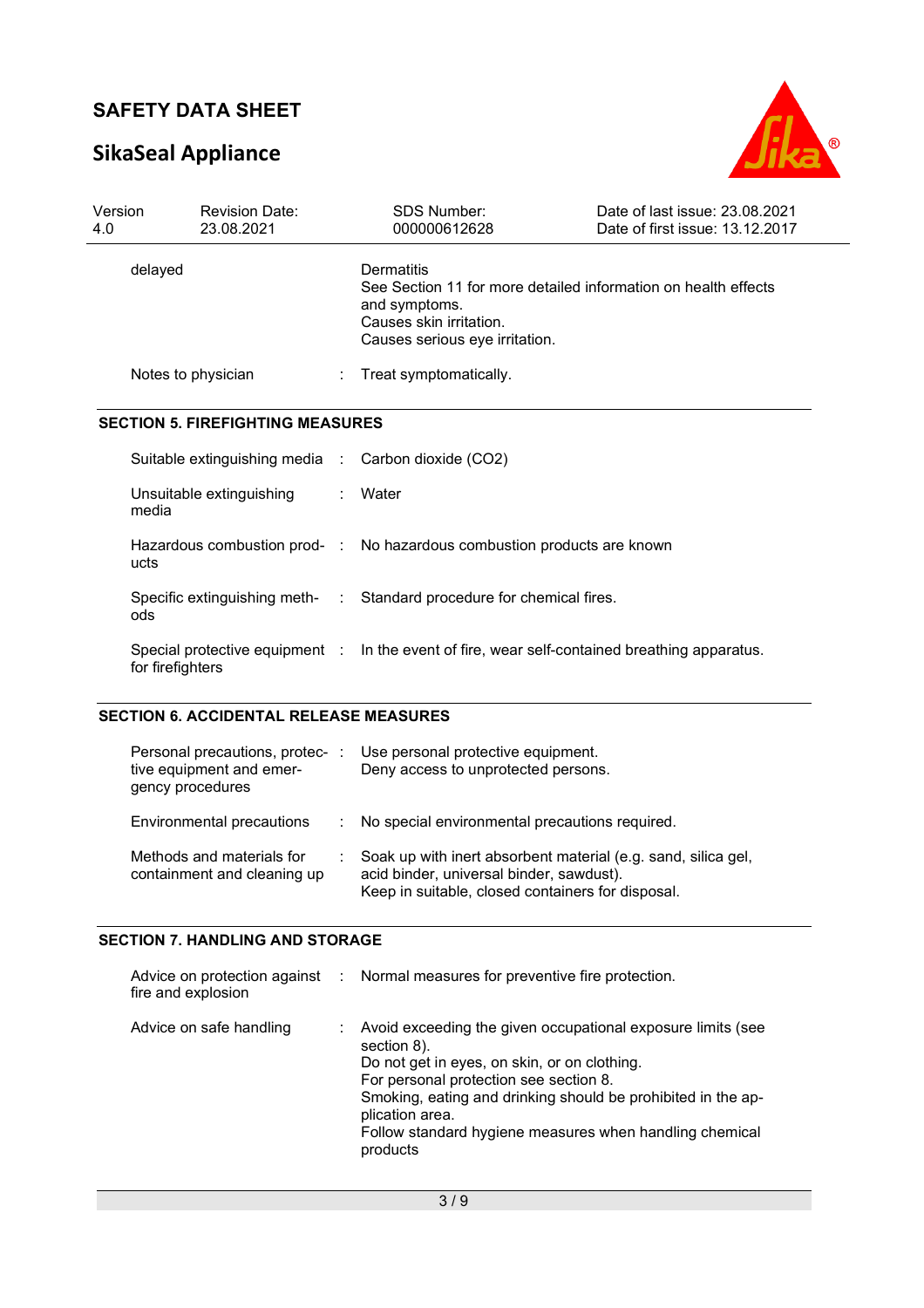# **SikaSeal Appliance**



| Version<br>4.0   | <b>Revision Date:</b><br>23.08.2021 |    | <b>SDS Number:</b><br>000000612628                                                                                                                                                              | Date of last issue: 23.08.2021<br>Date of first issue: 13.12.2017 |
|------------------|-------------------------------------|----|-------------------------------------------------------------------------------------------------------------------------------------------------------------------------------------------------|-------------------------------------------------------------------|
| Hygiene measures |                                     |    | Handle in accordance with good industrial hygiene and safety<br>practice.<br>When using do not eat or drink.<br>When using do not smoke.<br>Wash hands before breaks and at the end of workday. |                                                                   |
|                  | Conditions for safe storage         | t. | Store in original container.<br>Keep in a well-ventilated place.<br>Observe label precautions.<br>Store in accordance with local regulations.                                                   |                                                                   |

### **SECTION 8. EXPOSURE CONTROLS/PERSONAL PROTECTION**

## **Components with workplace control parameters**

| Components                    | CAS-No.   | Value type<br>(Form of<br>exposure) | Control parame-<br>ters / Permissible<br>concentration | Basis  |
|-------------------------------|-----------|-------------------------------------|--------------------------------------------------------|--------|
|                               |           |                                     |                                                        |        |
| White mineral oil (petroleum) | 8042-47-5 | TWA (Mist)                          | $5 \text{ ma/m}$ 3                                     | AU OEL |

### **Occupational exposure limits of decomposition products**

| Components                          | CAS-No.                                      | Value type<br>(Form of<br>exposure)        | Control parame-<br>ters / Permissible<br>concentration                                                                                                                                                                                      | <b>Basis</b> |
|-------------------------------------|----------------------------------------------|--------------------------------------------|---------------------------------------------------------------------------------------------------------------------------------------------------------------------------------------------------------------------------------------------|--------------|
| acetic acid                         | 64-19-7                                      | <b>TWA</b>                                 | 10 ppm<br>25 mg/m3                                                                                                                                                                                                                          | AU OEL       |
|                                     |                                              | <b>STEL</b>                                | 15 ppm<br>37 mg/m3                                                                                                                                                                                                                          | AU OEL       |
| Appropriate engineering<br>controls | vent exposure to vapours.                    |                                            | Use adequate ventilation and/or engineering controls to pre-                                                                                                                                                                                |              |
| Personal protective equipment       |                                              |                                            |                                                                                                                                                                                                                                             |              |
| Respiratory protection              |                                              | working limits of the selected respirator. | In case of inadequate ventilation wear respiratory protection.<br>Respirator selection must be based on known or anticipated<br>exposure levels, the hazards of the product and the safe                                                    |              |
| Hand protection                     | essary.<br>Follow AS/NZS 1337.1              | Contaminated gloves should be removed.     | Chemical-resistant, impervious gloves complying with an<br>approved standard should be worn at all times when handling<br>chemical products if a risk assessment indicates this is nec-<br>Recommended: Butyl rubber/nitrile rubber gloves. |              |
| Eye protection                      | Safety glasses                               |                                            |                                                                                                                                                                                                                                             |              |
| Skin and body protection            | clothing, long trousers)<br>Follow AS 2210:3 |                                            | Protective clothing (e.g. safety shoes, long-sleeved working<br>Protective clothing needs to be made of cotton.                                                                                                                             |              |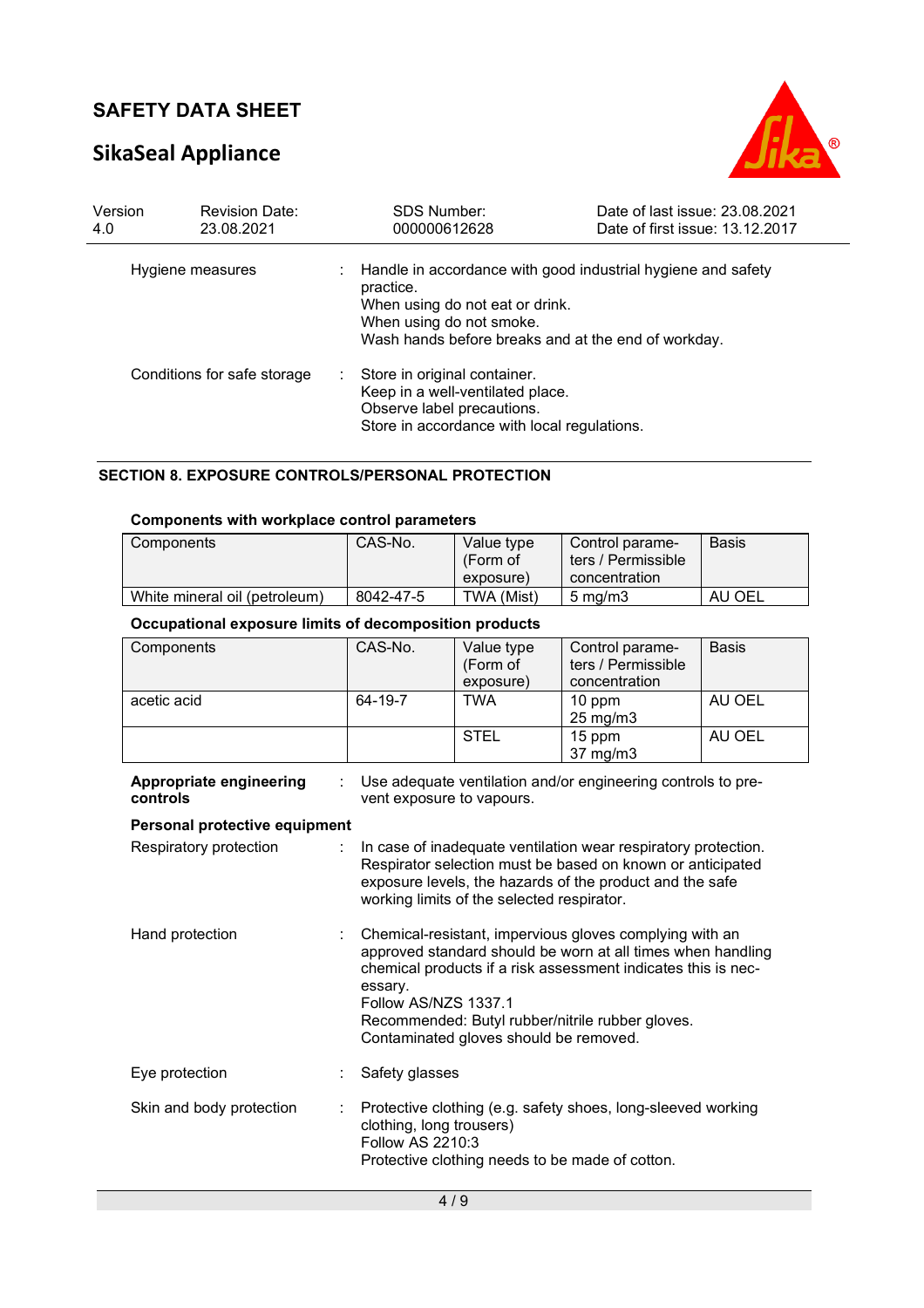# **SikaSeal Appliance**



| Version | <b>Revision Date:</b> | <b>SDS Number:</b> | Date of last issue: 23.08.2021  |
|---------|-----------------------|--------------------|---------------------------------|
| -4.0    | 23.08.2021            | 000000612628       | Date of first issue: 13.12.2017 |
|         |                       |                    |                                 |

### **SECTION 9. PHYSICAL AND CHEMICAL PROPERTIES**

| Appearance                                                              | ÷                         | paste                                  |
|-------------------------------------------------------------------------|---------------------------|----------------------------------------|
| Colour                                                                  |                           | black                                  |
| Odour                                                                   |                           | characteristic                         |
| <b>Odour Threshold</b>                                                  | ÷                         | No data available                      |
| рH                                                                      | ÷                         | Not applicable                         |
| Melting point/range / Freezing :<br>point                               |                           | No data available                      |
| Boiling point/boiling range                                             | t.                        | No data available                      |
| Flash point                                                             |                           | 93 °C (199 °F)<br>(Method: closed cup) |
| Evaporation rate                                                        |                           | No data available                      |
| Flammability (solid, gas)                                               |                           | : No data available                    |
| Upper explosion limit / Upper : No data available<br>flammability limit |                           |                                        |
| Lower explosion limit / Lower : No data available<br>flammability limit |                           |                                        |
| Vapour pressure                                                         | $\mathbb{R}^{\mathbb{Z}}$ | $0.01$ hPa                             |
| Relative vapour density                                                 | $\mathbb{R}^{\mathbb{Z}}$ | No data available                      |
| Density                                                                 | t.                        | 1.23 g/cm3 (20 $°C$ (68 °F))           |
| Solubility(ies)<br>Water solubility                                     | ÷                         | No data available                      |
|                                                                         |                           |                                        |
| Solubility in other solvents : No data available                        |                           |                                        |
| Partition coefficient: n-<br>octanol/water                              | ÷                         | No data available                      |
| Auto-ignition temperature                                               |                           | No data available                      |
| Decomposition temperature                                               | t.                        | No data available                      |
| Viscosity<br>Viscosity, dynamic                                         |                           | No data available                      |
| Viscosity, kinematic                                                    |                           | > 7 mm2/s (40 °C (104 °F))             |
| <b>Explosive properties</b>                                             |                           | No data available                      |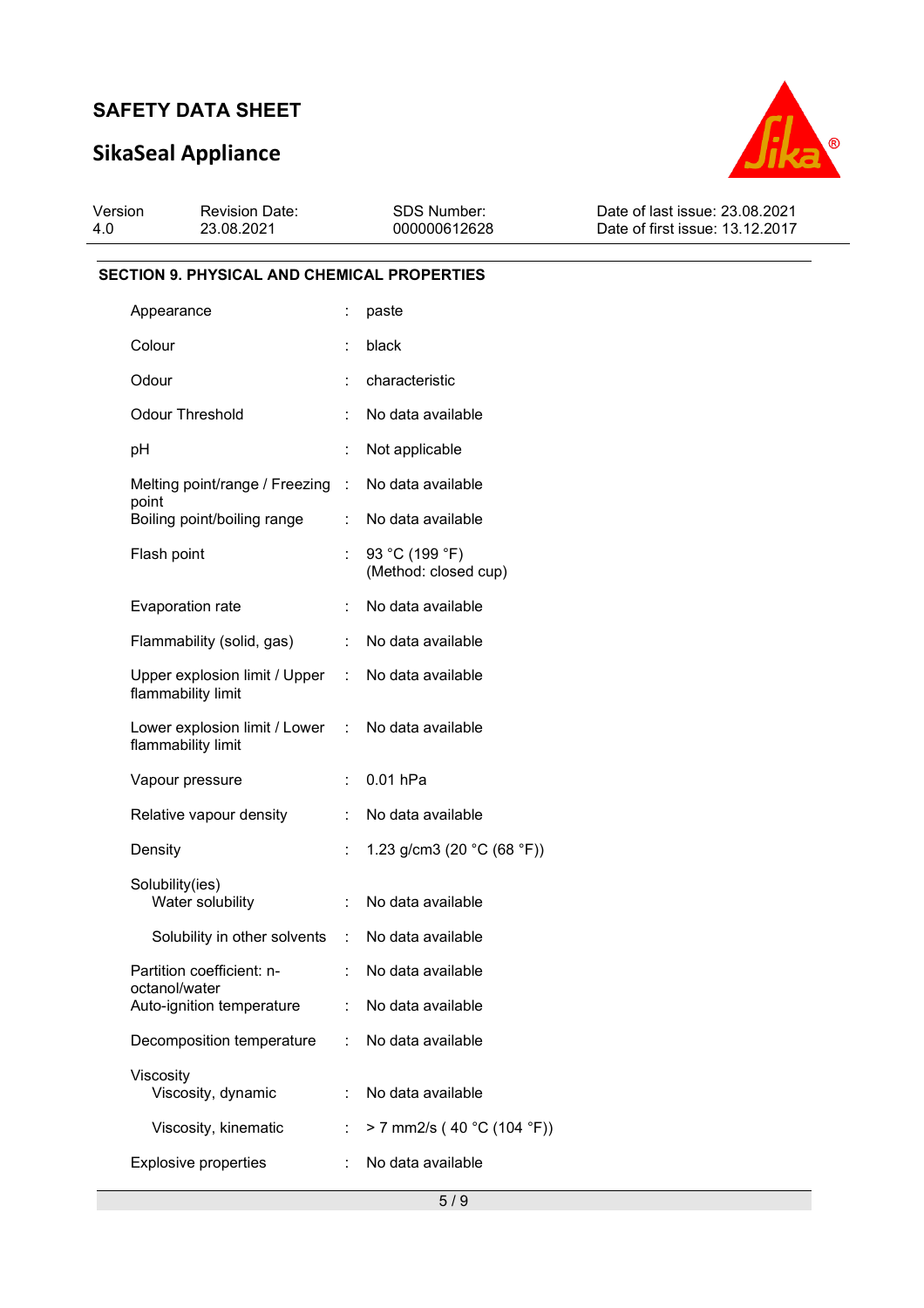# **SikaSeal Appliance**



| Version<br>4.0                              | <b>Revision Date:</b><br>23.08.2021 |   | <b>SDS Number:</b><br>000000612628                                                                                                    | Date of last issue: 23.08.2021<br>Date of first issue: 13.12.2017 |  |
|---------------------------------------------|-------------------------------------|---|---------------------------------------------------------------------------------------------------------------------------------------|-------------------------------------------------------------------|--|
|                                             | Oxidizing properties                |   | No data available                                                                                                                     |                                                                   |  |
| Volatile organic compounds                  |                                     |   | : Directive 2010/75/EU of 24 November 2010 on industrial<br>emissions (integrated pollution prevention and control)<br>Not applicable |                                                                   |  |
| <b>SECTION 10. STABILITY AND REACTIVITY</b> |                                     |   |                                                                                                                                       |                                                                   |  |
|                                             | Reactivity                          |   |                                                                                                                                       | No dangerous reaction known under conditions of normal use.       |  |
|                                             | Chemical stability                  |   | The product is chemically stable.                                                                                                     |                                                                   |  |
|                                             | tions                               |   | Possibility of hazardous reac- : No hazards to be specially mentioned.                                                                |                                                                   |  |
|                                             | Conditions to avoid                 | ÷ | No data available                                                                                                                     |                                                                   |  |

| Reactivity                                | ÷                    | No dangerous reaction known under conditions of normal use. |
|-------------------------------------------|----------------------|-------------------------------------------------------------|
| Chemical stability                        | ÷                    | The product is chemically stable.                           |
| Possibility of hazardous reac- :<br>tions |                      | No hazards to be specially mentioned.                       |
| Conditions to avoid                       | ÷                    | No data available                                           |
| Incompatible materials                    | $\ddot{\phantom{a}}$ | see section 7.                                              |
| Hazardous decomposition<br>products       |                      | $:$ acetic acid                                             |

## **SECTION 11. TOXICOLOGICAL INFORMATION**

#### **Acute toxicity**

Not classified based on available information.

**Skin corrosion/irritation** 

Causes skin irritation.

#### **Serious eye damage/eye irritation**

Causes serious eye irritation.

#### **Respiratory or skin sensitisation**

#### **Skin sensitisation**

Not classified based on available information.

#### **Respiratory sensitisation**

Not classified based on available information.

#### **Chronic toxicity**

### **Germ cell mutagenicity**

Not classified based on available information.

### **Carcinogenicity**

Not classified based on available information.

#### **Reproductive toxicity**

Not classified based on available information.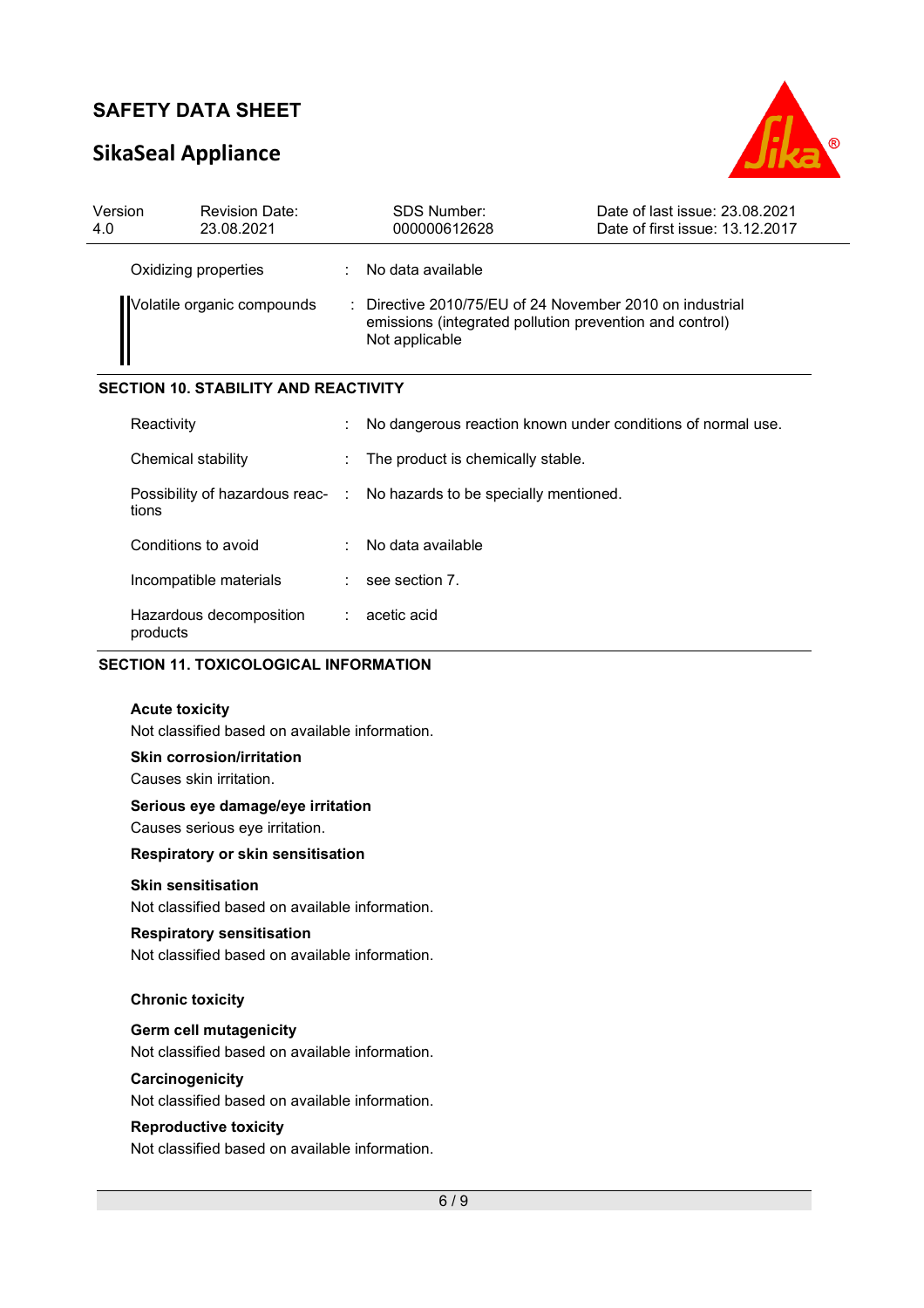# **SikaSeal Appliance**



| Version<br>4.0     | <b>Revision Date:</b><br>23.08.2021                         | <b>SDS Number:</b><br>000000612628           | Date of last issue: 23.08.2021<br>Date of first issue: 13.12.2017 |  |  |  |  |  |  |
|--------------------|-------------------------------------------------------------|----------------------------------------------|-------------------------------------------------------------------|--|--|--|--|--|--|
|                    | <b>STOT - single exposure</b>                               |                                              |                                                                   |  |  |  |  |  |  |
|                    | Not classified based on available information.              |                                              |                                                                   |  |  |  |  |  |  |
|                    | <b>STOT - repeated exposure</b>                             |                                              |                                                                   |  |  |  |  |  |  |
|                    | Not classified based on available information.              |                                              |                                                                   |  |  |  |  |  |  |
|                    | <b>Aspiration toxicity</b>                                  |                                              |                                                                   |  |  |  |  |  |  |
|                    | Not classified based on available information.              |                                              |                                                                   |  |  |  |  |  |  |
|                    | <b>SECTION 12. ECOLOGICAL INFORMATION</b>                   |                                              |                                                                   |  |  |  |  |  |  |
|                    | <b>Ecotoxicity</b>                                          |                                              |                                                                   |  |  |  |  |  |  |
|                    | No data available                                           |                                              |                                                                   |  |  |  |  |  |  |
|                    | <b>Persistence and degradability</b><br>No data available   |                                              |                                                                   |  |  |  |  |  |  |
|                    | <b>Bioaccumulative potential</b><br>No data available       |                                              |                                                                   |  |  |  |  |  |  |
|                    | <b>Mobility in soil</b><br>No data available                |                                              |                                                                   |  |  |  |  |  |  |
|                    | <b>Other adverse effects</b>                                |                                              |                                                                   |  |  |  |  |  |  |
| Product:<br>mation | Additional ecological infor-<br>$\mathcal{L}^{\mathcal{L}}$ | There is no data available for this product. |                                                                   |  |  |  |  |  |  |
|                    | <b>SECTION 13. DISPOSAL CONSIDERATIONS</b>                  |                                              |                                                                   |  |  |  |  |  |  |
|                    | <b>Disposal methods</b>                                     |                                              |                                                                   |  |  |  |  |  |  |
|                    | Waste from residues                                         |                                              | Do not contaminate ponds, waterways or ditches with chemi-        |  |  |  |  |  |  |

|                        | se not comanimate pondo, natornaje or altence mun enem<br>cal or used container.<br>Send to a licensed waste management company.                           |
|------------------------|------------------------------------------------------------------------------------------------------------------------------------------------------------|
| Contaminated packaging | : Empty remaining contents.<br>Dispose of as unused product.<br>Do not re-use empty containers.<br>Do not burn, or use a cutting torch on, the empty drum. |

If potential for exposure exists refer to Section 8 for specific personal protective equipment.

## **SECTION 14. TRANSPORT INFORMATION**

## **International Regulations**

**UNRTDG** Not regulated as a dangerous good **IATA-DGR**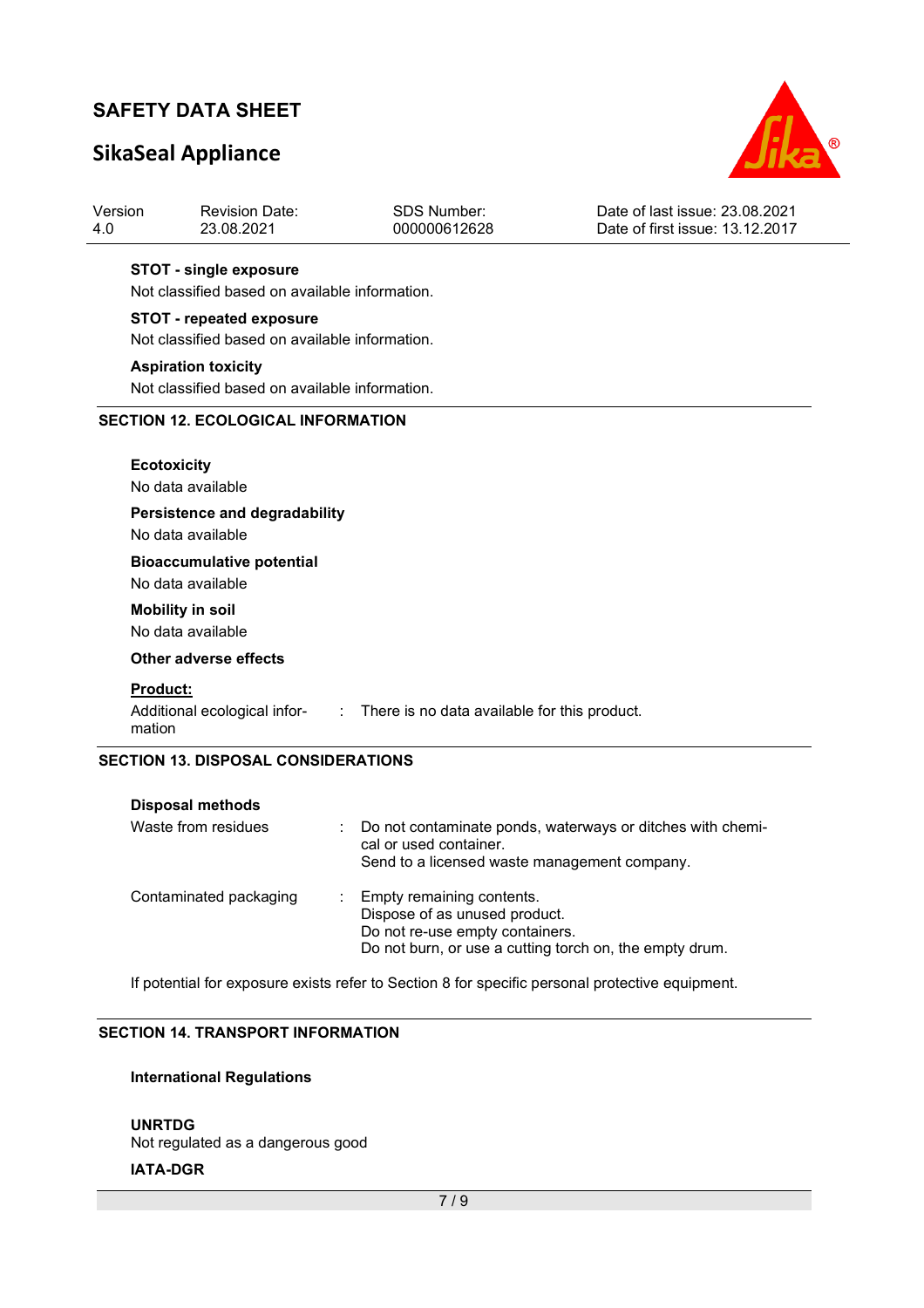# **SikaSeal Appliance**



| Version<br>4.0 |                  | <b>Revision Date:</b><br>23.08.2021                                                                                 | <b>SDS Number:</b><br>000000612628                      |                | Date of last issue: 23.08.2021<br>Date of first issue: 13.12.2017                                                                                                                      |
|----------------|------------------|---------------------------------------------------------------------------------------------------------------------|---------------------------------------------------------|----------------|----------------------------------------------------------------------------------------------------------------------------------------------------------------------------------------|
|                |                  | Not regulated as a dangerous good                                                                                   |                                                         |                |                                                                                                                                                                                        |
|                | <b>IMDG-Code</b> | Not regulated as a dangerous good                                                                                   |                                                         |                |                                                                                                                                                                                        |
|                |                  | Transport in bulk according to Annex II of MARPOL 73/78 and the IBC Code<br>Not applicable for product as supplied. |                                                         |                |                                                                                                                                                                                        |
|                |                  | <b>National Regulations</b>                                                                                         |                                                         |                |                                                                                                                                                                                        |
|                | <b>ADG</b>       | Not regulated as a dangerous good                                                                                   |                                                         |                |                                                                                                                                                                                        |
|                |                  | <b>SECTION 15. REGULATORY INFORMATION</b>                                                                           |                                                         |                |                                                                                                                                                                                        |
|                | Poisons          | Standard for the Uniform<br>Scheduling of Medicines and                                                             | No poison schedule number allocated                     |                | Safety, health and environmental regulations/legislation specific for the substance or mixture                                                                                         |
|                |                  | International Chemical Weapons Convention (CWC)                                                                     |                                                         | Not applicable |                                                                                                                                                                                        |
|                |                  | Schedules of Toxic Chemicals and Precursors<br><b>Prohibition/Licensing Requirements</b>                            |                                                         | tions.         | There is no applicable prohibition,<br>authorisation and restricted use<br>requirements, including for carcino-<br>gens referred to in Schedule 10 of<br>the model WHS Act and Regula- |
|                | <b>AICS</b>      | The components of this product are reported in the following inventories:                                           | : On the inventory, or in compliance with the inventory |                |                                                                                                                                                                                        |

## **SECTION 16. OTHER INFORMATION**

| <b>Revision Date</b><br>Date format                           | : 23.08.2021<br>dd.mm.yyyy                                                                                                                                                                                                                                      |
|---------------------------------------------------------------|-----------------------------------------------------------------------------------------------------------------------------------------------------------------------------------------------------------------------------------------------------------------|
| <b>Full text of other abbreviations</b>                       |                                                                                                                                                                                                                                                                 |
| AU OEL                                                        | Australia. Workplace Exposure Standards for Airborne Con-<br>taminants.                                                                                                                                                                                         |
| AU OEL / TWA<br>AU OEL / STEL<br><b>ADG</b><br><b>ADR</b>     | Exposure standard - time weighted average<br>Exposure standard - short term exposure limit<br>Australian Dangerous Goods Code.<br>European Agreement concerning the International Carriage of                                                                   |
| CAS<br>DNEL<br>EC <sub>50</sub><br><b>GHS</b><br>IATA<br>IMDG | Dangerous Goods by Road<br>: Chemical Abstracts Service<br>Derived no-effect level<br>Half maximal effective concentration<br><b>Globally Harmonized System</b><br>: International Air Transport Association<br>International Maritime Code for Dangerous Goods |